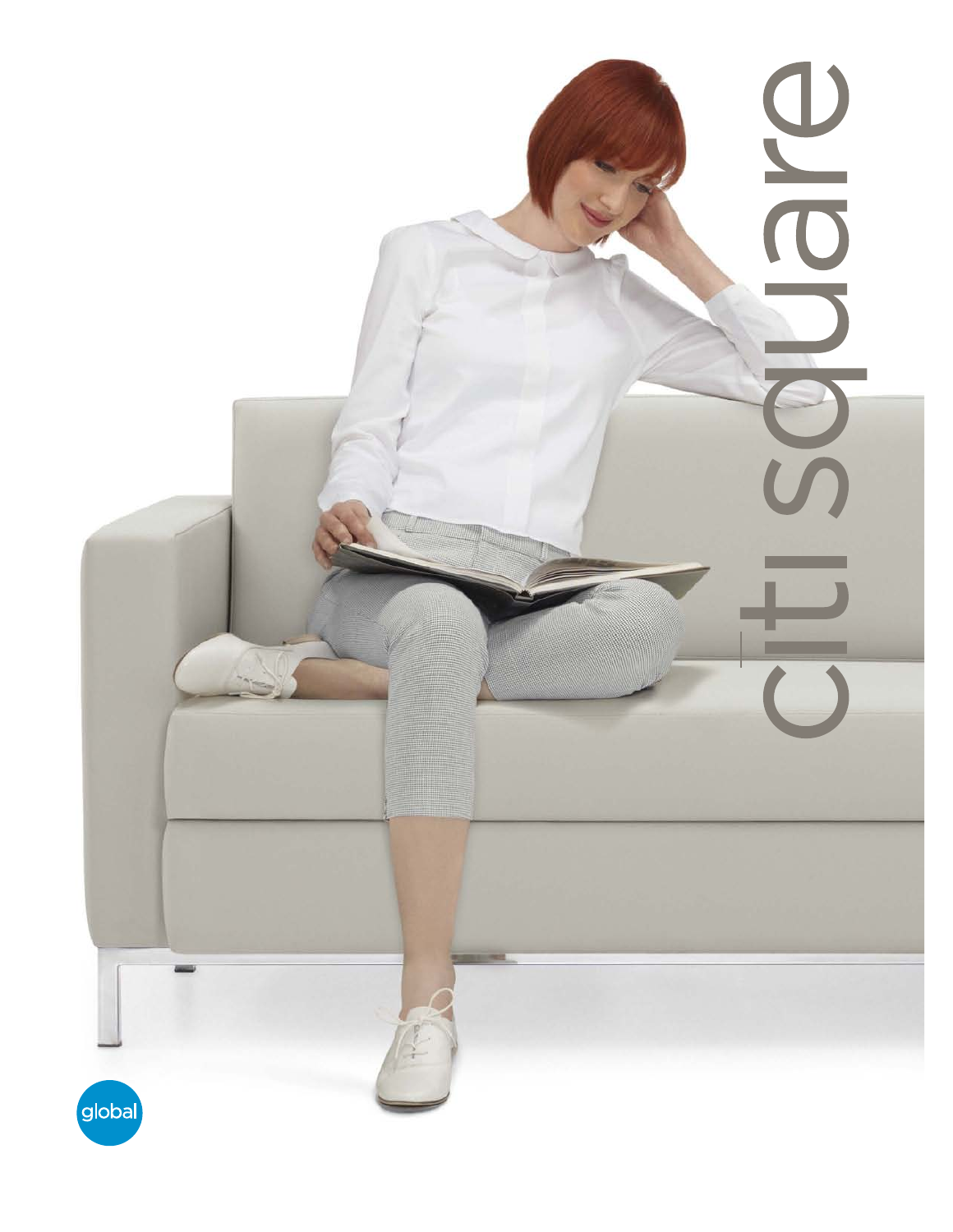## An elegant presentation with timeless appeal.



Our most popular lounge series goes uptown with a new metal frame design. An optional double width cushion compliments the new look, available on both the freestanding models and modular configurations. Citi Square is available with standard foam or an optional Ultracell foam (UC).

The new Citi Square tables are available in a variety of sizes and numerous contemporary laminate finishes with integrated power delivery and USB charging for mobile devices (optional). The full metal frame that defines Citi Square is available in polished chrome as well as a durable, powder-coated epoxy paint finish in Tungsten or Black.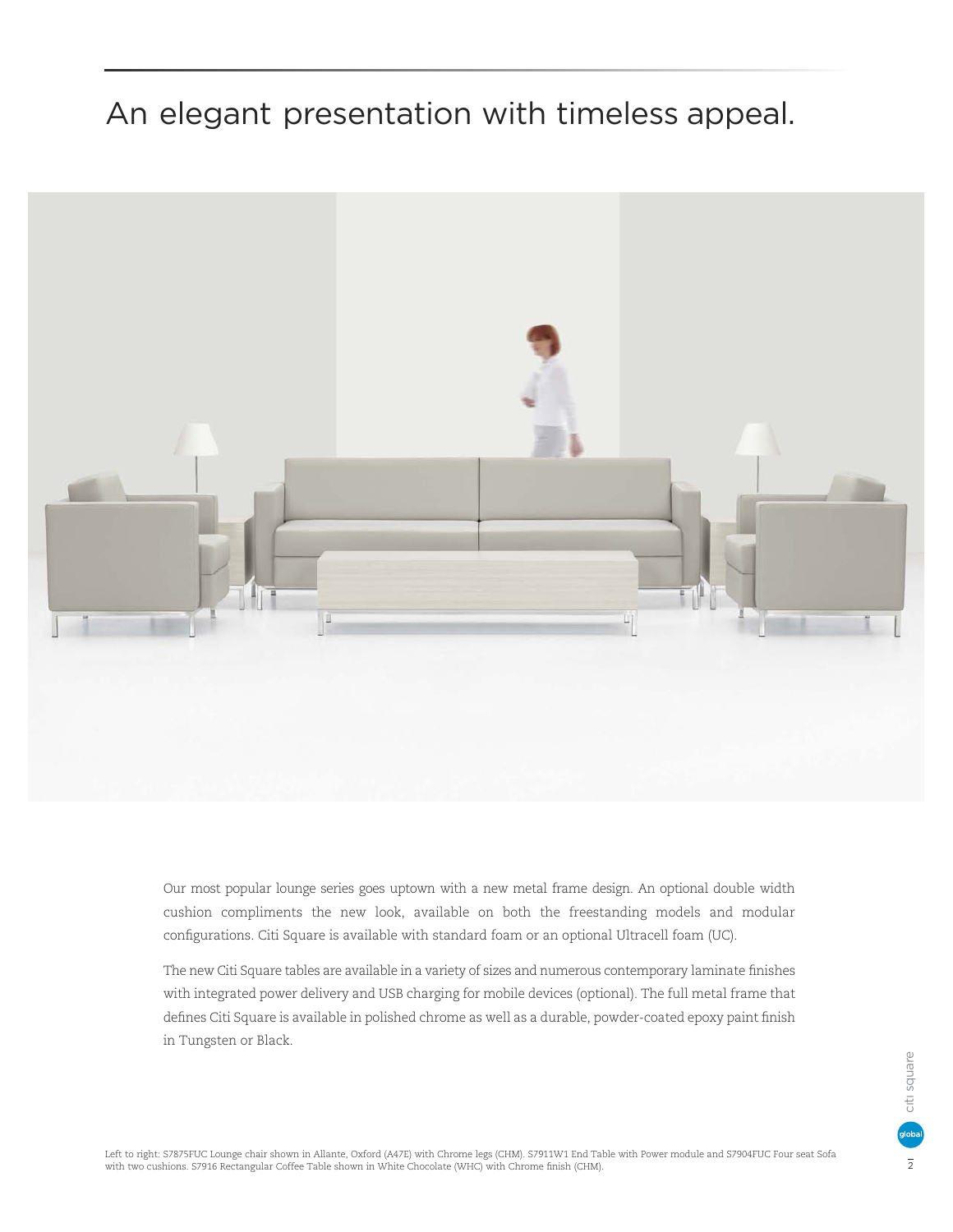Blurring the lines between how we work and how we live.



Citi Square is also available as a sectional to create a relaxed and personal atmosphere in large open spaces or efficient seating configurations where space is at a premium. Sectionals are available in one, two, three and four seat modules and feature integrated corners with the ability to create right or left handed configurations. Citi Square tables complement both sectional and freestanding applications.

S7890RFUC Two Seat Sofa with right arms, S7862FUC Corner Units, S7897FUC Armless Three Seat Sofa, S7862FUC Corner unit, S7890LFUC Two-Seater with left arm shown in Momentum Tradition, Weld (TD36) with Black finish (BLK). S7912 33" Square Coffee Table shown in Asian Night (ASN) with Black finish (BLK).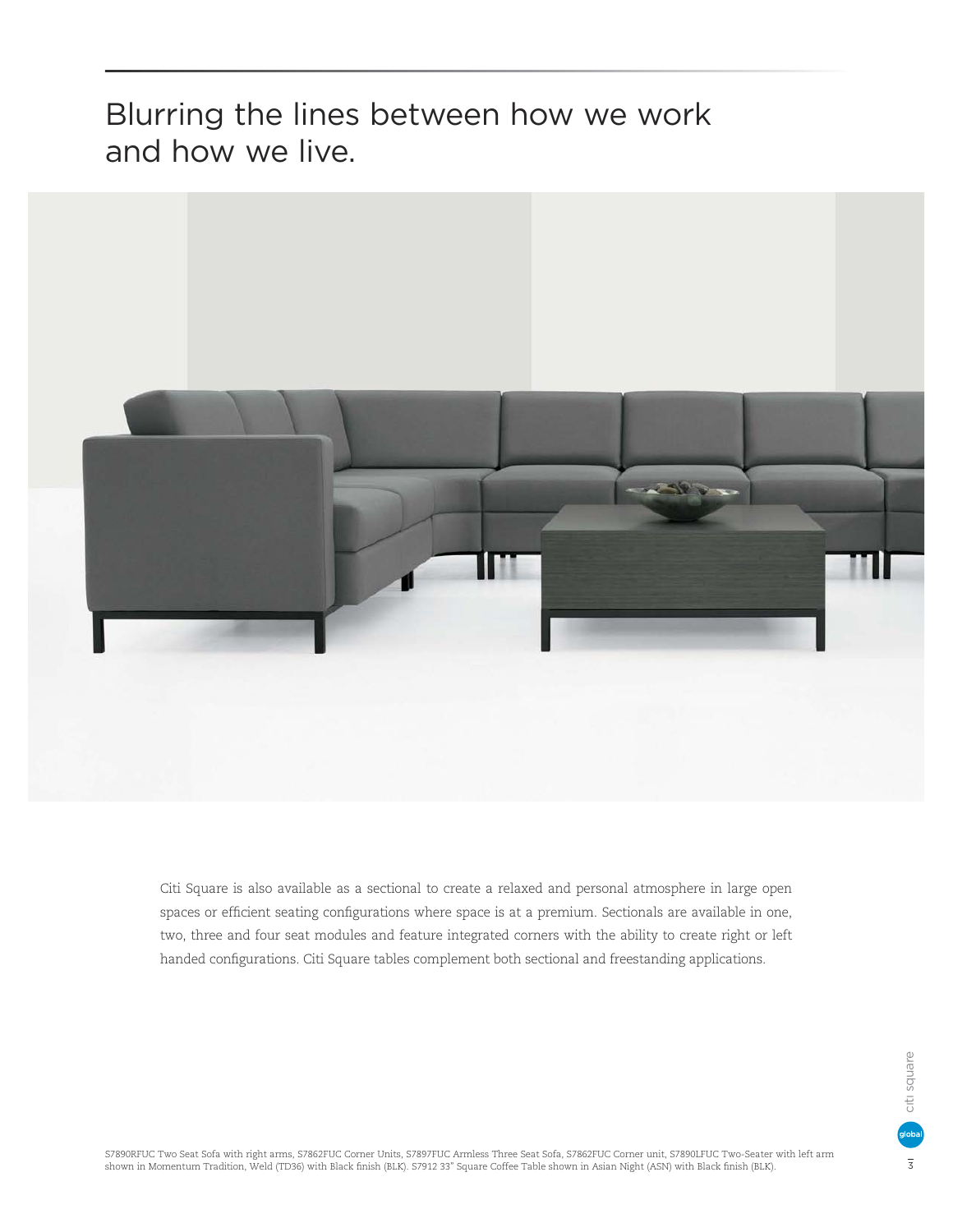# It's in the details

## Details and options





Optional Power modules for tables.



Upholstery flexibility with fabric, vinyl, leather or an array of combinations. Tablet optional on most models.

Seamless edge on tables.

### Frame finishes





Standard in Tungsten (TUN). Optional in Chrome (CHM). Optional in Black (BLK).

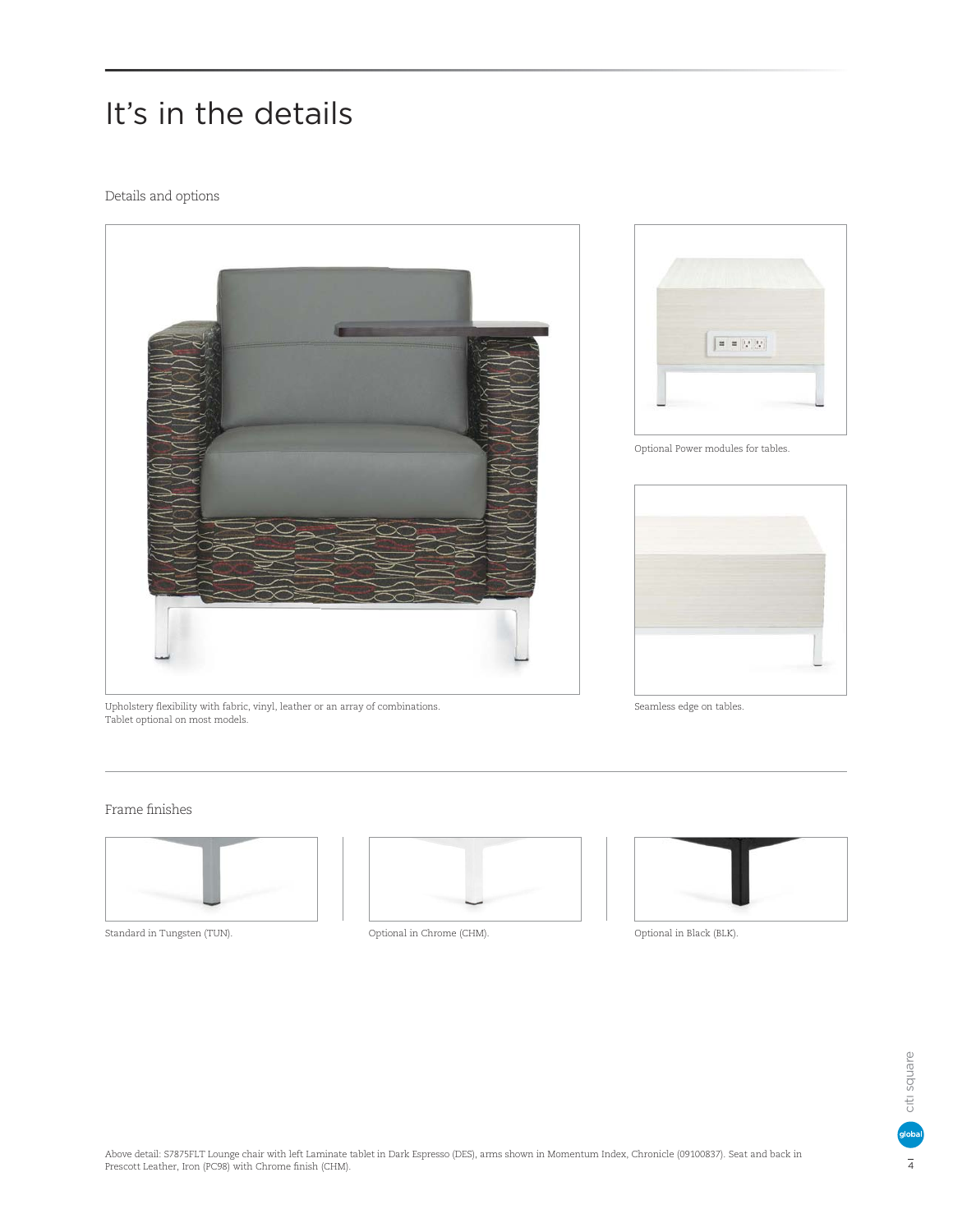# Citi Square Models – Modular Linking

| Description |                                                                                                               |                          |               | <b>Dimensions</b> | Description |                                                                                                                          |                  |                          | <b>Dimensions</b>        |
|-------------|---------------------------------------------------------------------------------------------------------------|--------------------------|---------------|-------------------|-------------|--------------------------------------------------------------------------------------------------------------------------|------------------|--------------------------|--------------------------|
|             |                                                                                                               | W<br>$\mathsf{IN}$<br>mm | D<br>IN<br>mm | н<br>IN<br>mm     |             |                                                                                                                          | W<br>IN<br>mm    | D<br>$\mathsf{IN}$<br>mm | н<br>$\mathsf{IN}$<br>mm |
|             | S7901L<br>Single Seat Left Arm.                                                                               | 25.5<br>648              | 31<br>787     | 30<br>762         |             | S7891R<br>Three Seater Right Arm.                                                                                        | 70<br>1778       | 31<br>787                | 30.75<br>781             |
|             | S7901R<br>Single Seat Right Arm.                                                                              | 25.5<br>648              | 31<br>787     | 30<br>762         |             | S7897<br>Armless Three Seater                                                                                            | 63.5<br>1613 787 | 31                       | 30.75<br>781             |
|             | S7895<br>Armless Single Seat.                                                                                 | 21<br>533                | 31<br>787     | 30<br>762         |             | S7884L<br>Four Seater Left Arm.                                                                                          | 88<br>2235       | 31<br>787                | 30<br>762                |
|             | S7890L<br>Two Seater with Left Arm.                                                                           | 48<br>1219               | 31<br>787     | 30.75<br>781      |             | S7904L<br>Four Seater Left Arm Duo Cushions.<br>Two double wide fixed cushion for 2235 787<br>seat and back.             | 88               | 31                       | 30<br>762                |
|             | S7902L<br>Two Seater Left Arm Duo Cushion.<br>Single double wide fixed cushion 1219 787<br>for seat and back. | 48                       | 31            | 30.75<br>781      |             | S7884R<br>Four Seater Right Arm.                                                                                         | 88<br>2235       | 31<br>787                | 30<br>762                |
|             | <b>S7890R</b><br>Two Seater Right Arm.                                                                        | 48<br>1219               | 31<br>787     | 30.75<br>781      |             | S7904R<br>Four Seater Right Arm Duo<br>Cushions.<br>Two double wide fixed cushion<br>for seat and back.                  | 88<br>2235       | 31<br>787                | 30<br>762                |
|             | S7902R<br>Two Seater Right Arm Duo Cushion. 48<br>Single double wide fixed cushion 1219<br>for seat and back. |                          | 31<br>787     | 30.75<br>781      |             | S7884NA<br>Four Seater Armless                                                                                           | 85.5<br>2172 787 | 31                       | 30<br>762                |
|             | S7896<br>Armless Two Seater.                                                                                  | 42.5<br>1080 787         | 31            | 30.75<br>781      |             | <b>S7904NA</b><br>Four Seater Armless Duo Cushions. 85.5<br>Two double wide fixed cushion for 2172 787<br>seat and back. |                  | 31                       | 30<br>762                |
|             | S7902NA<br>Two Seater Armless Duo Cushion. 42.5<br>Single double wide fixed cushion<br>for seat and back.     | 1080                     | 31<br>787     | 30.75<br>781      |             | S7862<br>Linking Corner Unit.                                                                                            | 37               | 37<br>940 940            | 31<br>787                |
|             | S7891L<br>Three Seater Left Arm.                                                                              | 70<br>1778 787           | 31            | 30.75<br>781      |             |                                                                                                                          |                  |                          |                          |